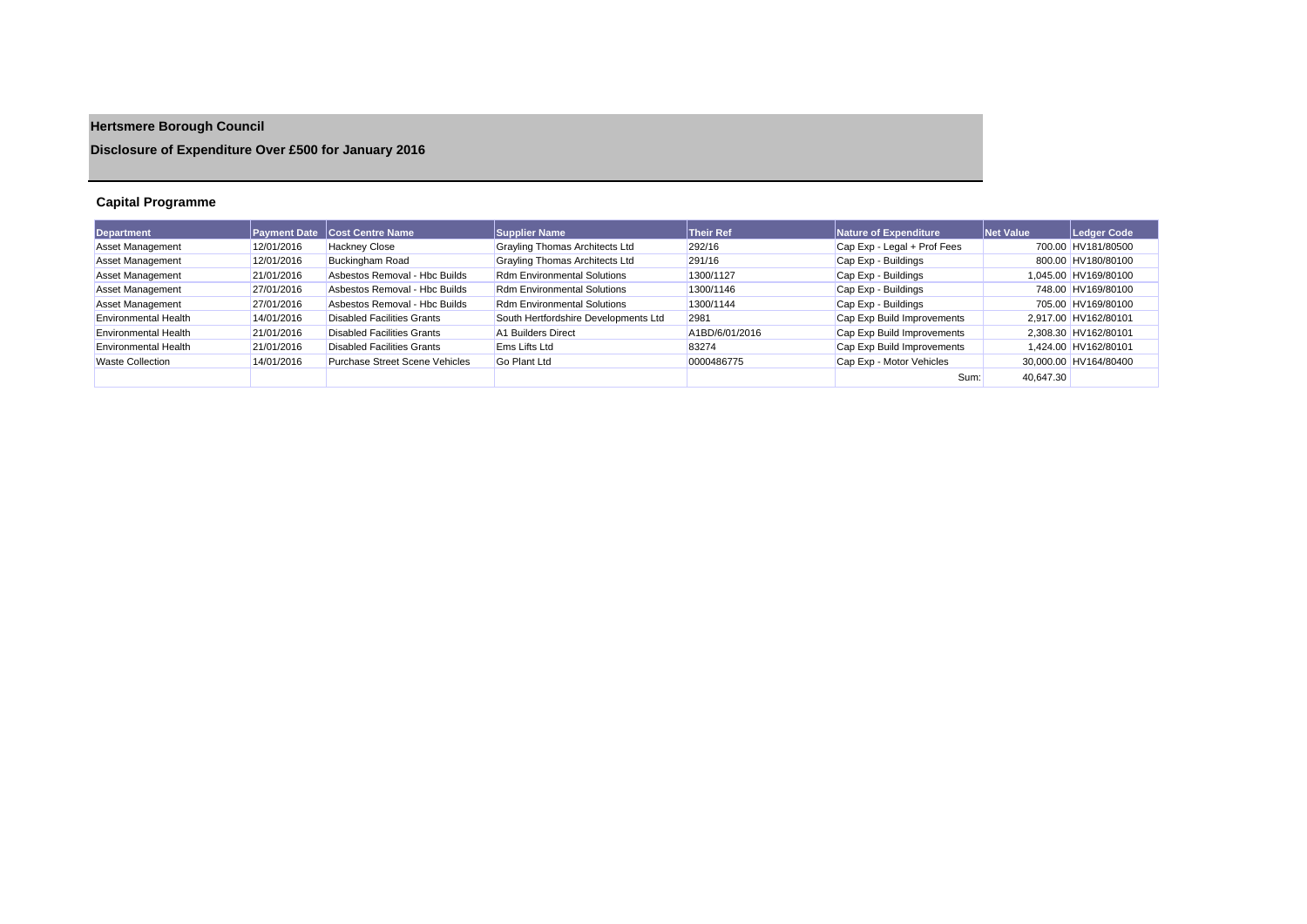## **Hertsmere Borough Council**

## **Disclosure of Expenditure Over £500 for January 2016**

#### **Revenue**

| <b>Department</b>       | <b>Payment Date</b> | <b>Cost Centre Name</b>          | <b>Supplier Name</b>                         | <b>Their Ref</b> | <b>Nature of Expenditure</b> | <b>Net Value</b> | <b>Ledger Code</b>    |
|-------------------------|---------------------|----------------------------------|----------------------------------------------|------------------|------------------------------|------------------|-----------------------|
| Asset Management        | 06/01/2016          | Bushey Museum - Rudolph Rd       | L G Bland E&M Ltd                            | <b>B0829</b>     | <b>Building Repairs</b>      |                  | 646.26 HD121/02001    |
| <b>Asset Management</b> | 06/01/2016          | Properties Let To Housing        | L G Bland E&M Ltd                            | B0833            | <b>Building Repairs</b>      |                  | 1,110.60 HK158/02001  |
| <b>Asset Management</b> | 06/01/2016          | Aycliffe/Leeming Rd (Odds)       | L G Bland E&M Ltd                            | <b>B0840</b>     | <b>Building Repairs</b>      |                  | 644.66 HG540/02001    |
| Asset Management        | 06/01/2016          | Aycliffe/Leeming Rd (Evens)      | L G Bland E&M Ltd                            | B0841            | <b>Building Repairs</b>      |                  | 605.11 HG531/02001    |
| Asset Management        | 06/01/2016          | Aycliffe/Leeming Rd (Odds)       | L G Bland E&M Ltd                            | B0825            | <b>Building Repairs</b>      |                  | 940.14 HG540/02001    |
| <b>Asset Management</b> | 06/01/2016          | Aycliffe/Leeming Rd (Evens)      | L G Bland E&M Ltd                            | B0824            | <b>Building Repairs</b>      |                  | 940.14 HG531/02001    |
| <b>Asset Management</b> | 06/01/2016          | Garages                          | L G Bland E&M Ltd                            | <b>B0702</b>     | <b>Building Repairs</b>      |                  | 642.60 HK110/02001    |
| <b>Asset Management</b> | 06/01/2016          | <b>Asset Management</b>          | Hays Specialist Recruitment Limited          | 1006103358       | Salaries - Agency            |                  | 1,634.00 HB270/01004  |
| Asset Management        | 06/01/2016          | <b>Asset Management</b>          | Hays Specialist Recruitment Limited          | 1006125118       | Salaries - Agency            |                  | 1,290.00 HB270/01004  |
| Asset Management        | 06/01/2016          | <b>Asset Management</b>          | Hays Specialist Recruitment Limited          | 1006110790       | Salaries - Agency            |                  | 1.290.00 HB270/01004  |
| <b>Asset Management</b> | 06/01/2016          | Asset Management                 | Hays Specialist Recruitment Limited          | 1006068952       | Salaries - Agency            |                  | 1,580.25 HB270/01004  |
| <b>Asset Management</b> | 12/01/2016          | Properties Let To Housing        | <b>Expert Property Group</b>                 | 55158            | <b>Building Repairs</b>      |                  | 785.00 HK158/02001    |
| <b>Asset Management</b> | 12/01/2016          | <b>Building Maintenance Prog</b> | <b>Expert Property Group</b>                 | 55246            | <b>Building Repairs</b>      |                  | 680.00 HD201/02001    |
| Asset Management        | 12/01/2016          | Garages                          | <b>Expert Property Group</b>                 | 55227            | <b>Building Repairs</b>      |                  | 1,200.00 HK110/02001  |
| <b>Asset Management</b> | 12/01/2016          | Aycliffe/Leeming Rd (Evens)      | <b>Expert Property Group</b>                 | 55263            | <b>Building Repairs</b>      |                  | 620.00 HG531/02001    |
| <b>Asset Management</b> | 12/01/2016          | Garages                          | <b>Expert Property Group</b>                 | 55247            | <b>Building Repairs</b>      |                  | 550.00 HK110/02001    |
| <b>Asset Management</b> | 12/01/2016          | <b>Civic Offices</b>             | Apex Lift & Escalator Engineers Ltd          | NV65138          | <b>Building Repairs</b>      |                  | 1,138.00 HN700/02001  |
| <b>Asset Management</b> | 12/01/2016          | <b>Civic Offices</b>             | <b>Cleantec Services Ltd</b>                 | 36863            | <b>Contract Cleaning</b>     |                  | 5,650.40 HN700/02603  |
| Asset Management        | 12/01/2016          | <b>Civic Offices</b>             | <b>Expert Property Group</b>                 | 55199            | <b>Building Repairs</b>      |                  | 590.00 HN700/02001    |
| Asset Management        | 12/01/2016          | Properties Let To Housing        | <b>Expert Property Group</b>                 | 54930            | <b>Building Repairs</b>      |                  | 8,165.00 HK158/02001  |
| <b>Asset Management</b> | 12/01/2016          | Properties Let To Housing        | <b>Expert Property Group</b>                 | 54657            | <b>Building Repairs</b>      |                  | 9,160.00 HK158/02001  |
| <b>Asset Management</b> | 12/01/2016          | Properties Let To Housing        | <b>Expert Property Group</b>                 | 55150            | <b>Building Repairs</b>      |                  | 2,400.00 HK158/02001  |
| Asset Management        | 12/01/2016          | <b>Civic Offices</b>             | Total Gas & Power Limited                    | 124763050/16     | Gas                          |                  | 1,923.95 HN700/02101  |
| <b>Asset Management</b> | 12/01/2016          | Properties Let To Housing        | <b>Expert Property Group</b>                 | 55220            | <b>Building Repairs</b>      |                  | 9,170.00 HK158/02001  |
| <b>Asset Management</b> | 12/01/2016          | Properties Let To Housing        | <b>Expert Property Group</b>                 | 55221            | <b>Building Repairs</b>      |                  | 11,670.00 HK158/02001 |
| <b>Asset Management</b> | 12/01/2016          | <b>Civic Offices</b>             | <b>Wolseley Uk Limited</b>                   | 29262538         | <b>Building Repairs</b>      |                  | 601.56 HN700/02001    |
| Asset Management        | 21/01/2016          | <b>Asset Management</b>          | Manpower Uk Ltd                              | DJ40351          | Salaries - Agency            |                  | 1,070.23 HB270/01004  |
| <b>Asset Management</b> | 21/01/2016          | <b>Asset Management</b>          | Manpower Uk Ltd                              | DJ39766          | Salaries - Agency            |                  | 631.60 HB270/01004    |
| <b>Asset Management</b> | 21/01/2016          | <b>Wyllyotts Art Centre</b>      | <b>Hertsmere Leisure</b>                     | OP/1030077       | Electricity                  |                  | 2.236.68 HD100/02102  |
| Asset Management        | 21/01/2016          | <b>Furzefield Centre Pool</b>    | <b>Hertsmere Leisure</b>                     | OP/1030076       | Service Contracts            |                  | 2,236.77 HD202/02028  |
| <b>Asset Management</b> | 20/01/2016          | <b>Civic Offices</b>             | Independent Air Quality Consultancy Services | 527              | <b>Building Repairs</b>      |                  | 1,200.00 HN700/02001  |
| <b>Asset Management</b> | 20/01/2016          | <b>Civic Offices</b>             | Independent Air Quality Consultancy Services | 525              | <b>Building Repairs</b>      |                  | 1,369.00 HN700/02001  |
| <b>Asset Management</b> | 20/01/2016          | Aycliffe/Leeming Rd (Odds)       | Elite Door & Window Operating Equipment Ltd  | 56464            | <b>Building Repairs</b>      |                  | 894.10 HG540/02001    |
| <b>Asset Management</b> | 20/01/2016          | Bushey Museum - Rudolph Rd       | L G Bland E&M Ltd                            | B0890            | <b>Building Repairs</b>      |                  | 957.05 HD121/02001    |
| <b>Asset Management</b> | 20/01/2016          | Bushey Museum - Rudolph Rd       | L G Bland E&M Ltd                            | <b>B0856</b>     | <b>Building Repairs</b>      |                  | 1,219.52 HD121/02001  |
| <b>Asset Management</b> | 20/01/2016          | Properties Let To Housing        | L G Bland E&M Ltd                            | <b>B0889</b>     | <b>Building Repairs</b>      |                  | 1,709.47 HK158/02001  |
| Asset Management        | 21/01/2016          | <b>Civic Offices</b>             | Npower Ltd                                   | LGUWPR9H         | Electricity                  |                  | 8,578.02 HN700/02102  |
| Asset Management        | 21/01/2016          | Garages                          | <b>Expert Property Group</b>                 | 55331            | <b>Building Repairs</b>      |                  | 1,430.00 HK110/02001  |
| <b>Asset Management</b> | 21/01/2016          | Asset Management                 | Hays Specialist Recruitment Limited          | 1006155297       | Salaries - Agency            |                  | 870.75 HB270/01004    |
| Asset Management        | 27/01/2016          | Aberford Pk Community Centre     | Npower Ltd                                   | LGUWOWOR         | Electricity                  |                  | 516.83 HD213/02102    |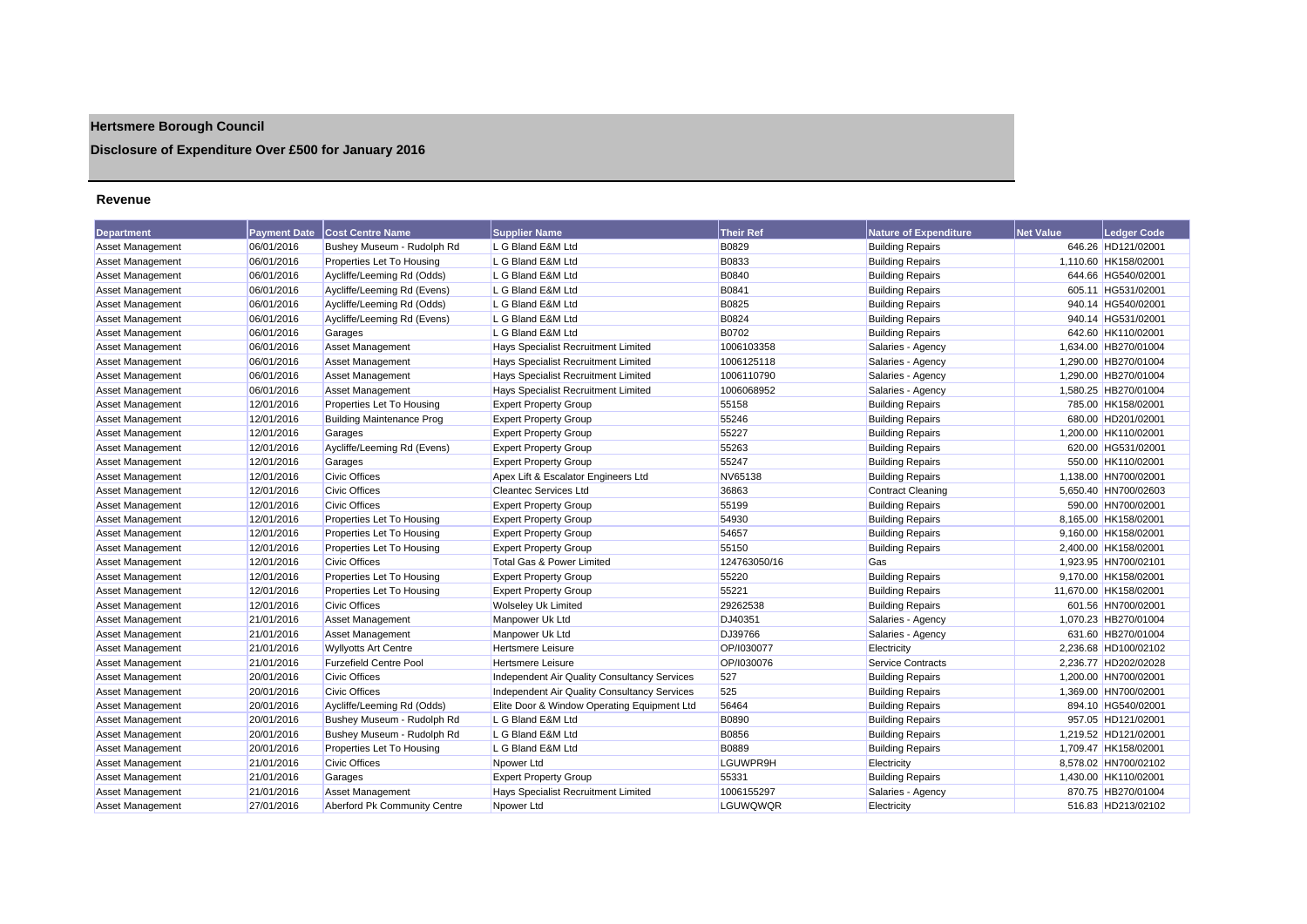| Asset Management                | 27/01/2016 | Garages                         | <b>Expert Property Group</b>                 | 55375                  | <b>Building Repairs</b>          | 560.00 HK110/02001    |
|---------------------------------|------------|---------------------------------|----------------------------------------------|------------------------|----------------------------------|-----------------------|
| Asset Management                | 27/01/2016 | Properties Let To Housing       | L G Bland E&M Ltd                            | B0903                  | <b>Building Repairs</b>          | 913.52 HK158/02001    |
| Asset Management                | 27/01/2016 | <b>Civic Offices</b>            | <b>Eco Control Systems Limited</b>           | 7191                   | <b>General Repairs</b>           | 500.00 HN700/02009    |
| <b>Benefits</b>                 | 28/01/2016 | <b>Benefits Administration</b>  | Civica Uk Limited                            | C/RB139197             | Software Licences                | 2,014.64 HB630/04555  |
| <b>Building Control</b>         | 07/01/2016 | <b>Building Control</b>         | <b>Three Rivers District Council</b>         | 90093655               | Subs/Contributions               | 12,000.00 HG100/04706 |
| <b>Building Control</b>         | 14/01/2016 | <b>Building Control</b>         | Mr W E Greeves                               | H/V/368                | Fees                             | 1,304.25 HG100/04414  |
| <b>Corporate Communications</b> | 28/01/2016 | <b>Corporate Communications</b> | D2d Distribution Ltd                         | 001794                 | <b>Hertsmere News Delivery</b>   | 2,310.00 HB250/04511  |
| Corporate Support               | 07/01/2016 | <b>Lsp Health Care</b>          | <b>Hertsmere Leisure</b>                     | OP/I030016             | Miscellaneous Expenses           | 4,475.00 HE853/04940  |
| Corporate Support               | 07/01/2016 | Cctv                            | Stevenage Borough Council                    | 7000088701             | <b>Contractors Payments</b>      | 8,940.00 HE400/05601  |
| Corporate Support               | 07/01/2016 | Economic Development            | Broxbourne Borough Council                   | <b>INV287500</b>       | <b>Grants Etc</b>                | 7,000.00 HG500/04951  |
| Corporate Support               | 14/01/2016 | Cctv                            | Hertfordshire Cctv Partnerships Ltd          | 4100000117             | Maintenance Of Ccty Camaras      | 2,365.00 HE400/04072  |
| Corporate Support               | 21/01/2016 | <b>Community Safety</b>         | Hertfordshire Cctv Partnerships Ltd          | 4100000108             | Miscellaneous Expenses           | 680.00 HE500/04940    |
| Corporate Support               | 28/01/2016 | Assistance To Vol Organisation  | Hertsmere Flyers Swimming Club               | GRANT16                | <b>Grants - Voluntary Bodies</b> | 1,200.00 HD110/04701  |
| Corporate Support               | 28/01/2016 | Assistance To Vol Organisation  | Sixty Plus (Potters Bar & South Mimms)       | GRANT16                | <b>Grants - Voluntary Bodies</b> | 1,059.00 HD110/04701  |
| Corporate Support               | 28/01/2016 | Assistance To Vol Organisation  | Peace Hospice Care                           | GRANT16                | <b>Grants - Voluntary Bodies</b> | 2,467.00 HD110/04701  |
| Corporate Support               | 28/01/2016 | Assistance To Vol Organisation  | Potters Bar Cricket Club                     | GRANT16                | <b>Grants - Voluntary Bodies</b> | 1,000.00 HD110/04701  |
| Corporate Support               | 28/01/2016 | Assistance To Vol Organisation  | <b>Herts Inclusive Theatre</b>               | <b>COMMUNITY GRANT</b> | <b>Grants - Voluntary Bodies</b> | 2,100.00 HD110/04701  |
| Corporate Support               | 28/01/2016 | Assistance To Vol Organisation  | <b>Talking Newspaper</b>                     | <b>COMMUNITY GRANT</b> | <b>Grants - Voluntary Bodies</b> | 1,750.00 HD110/04701  |
| Corporate Support               | 28/01/2016 | Prg - Revenue Expense           | Hertfordshire County Council                 | 1801834258             | Miscellaneous Expenses           | 6,250.00 HG630/04940  |
| Corporate Support               | 28/01/2016 | Economic Development            | Broxbourne Borough Council                   | <b>INV287867</b>       | <b>Grants Etc</b>                | 8,874.00 HG500/04951  |
| Corporate Support               | 28/01/2016 | Assistance To Vol Organisation  | <b>Hatch End Cricket Club</b>                | GRANT JAN 2016         | <b>Grants - Voluntary Bodies</b> | 2,000.00 HD110/04701  |
| <b>Customer Services</b>        | 07/01/2016 | <b>Civic Office Keepers</b>     | Proforce 1 Security Ltd                      | PF865                  | Salaries - Agency                | 2,172.00 HO300/01001  |
| <b>Customer Services</b>        | 21/01/2016 | <b>Customers Services</b>       | Manpower Uk Ltd                              | DJ40351                | Salaries - Agency                | 514.80 HO100/01004    |
| Democratic Services Unit        | 07/01/2016 | <b>Legal Business Unit</b>      | Manpower Uk Ltd                              | DJ39227                | Salaries - Agency                | 736.32 HN300/01004    |
| <b>Democratic Services Unit</b> | 14/01/2016 | <b>Legal Business Unit</b>      | Venn Group Limited                           | 3135718                | Salaries - Agency                | 836.70 HN300/01004    |
| <b>Democratic Services Unit</b> | 14/01/2016 | <b>Civic Expenses</b>           | Morgan Hunt Uk Limited                       | 873200                 | Salaries - Agency                | 1,020.25 HB150/01004  |
| Democratic Services Unit        | 14/01/2016 | <b>Civic Expenses</b>           | Morgan Hunt Uk Limited                       | 873201                 | Salaries - Agency                | 648.00 HB150/01004    |
| <b>Democratic Services Unit</b> | 21/01/2016 | <b>Legal Business Unit</b>      | Manpower Uk Ltd                              | DJ40351                | Salaries - Agency                | 1,311.57 HN300/01004  |
| Democratic Services Unit        | 21/01/2016 | <b>Legal Business Unit</b>      | Venn Group Limited                           | 3141369                | Salaries - Agency                | 822.76 HN300/01004    |
| <b>Democratic Services Unit</b> | 21/01/2016 | <b>Legal Business Unit</b>      | Ccs Media Ltd                                | 35/91/54/09/28         | Equip + Furn Funded By Rev       | 511.07 HN300/04001    |
| Democratic Services Unit        | 27/01/2016 | <b>Democratic Services</b>      | <b>Back Care Solutions</b>                   | 41136                  | Fix + Fits Funded By Revenue     | 799.00 HN310/02500    |
| <b>Development Control</b>      | 07/01/2016 | Development Management          | Manpower Uk Ltd                              | DJ39227                | Salaries - Agency                | 673.40 HG200/01004    |
| <b>Development Control</b>      | 14/01/2016 | Development Management          | University Of Westminster                    | 15743396-005           | <b>Training External</b>         | 1,425.00 HG200/01403  |
| Development Control             | 21/01/2016 | Development Management          | Macdonald & Company                          | 000063695              | Salaries - Agency                | 1.170.78 HG200/01004  |
| Development Control             | 21/01/2016 | Development Management          | Macdonald & Company                          | 000063806              | Salaries - Agency                | 1,003.13 HG200/01004  |
| <b>Development Control</b>      | 21/01/2016 | Development Management          | Macdonald & Company                          | 000063698              | Salaries - Agency                | 1,025.86 HG200/01004  |
| <b>Development Control</b>      | 21/01/2016 | Development Management          | Macdonald & Company                          | 000063696              | Salaries - Agency                | 1,188.00 HG200/01004  |
| Development Control             | 21/01/2016 | Development Management          | Macdonald & Company                          | 000063805              | Salaries - Agency                | 1,157.52 HG200/01004  |
| <b>Development Control</b>      | 21/01/2016 | Development Management          | Banner Business Supplies (Parent Co Banner)  | 31144588               | Stationery + Office Supps        | 802.49 HG200/04303    |
| <b>Development Control</b>      | 28/01/2016 | Development Management          | Macdonald & Company                          | 0000063694             | Salaries - Agency                | 4,623.75 HG200/01004  |
| <b>Development Control</b>      | 28/01/2016 | Development Management          | Bnp Parisbas Real Estate Advisory & Property | 180106                 | <b>Viability Assessments</b>     | 3,750.00 HG200/05606  |
| Development Control             | 28/01/2016 | Development Management          | Randstad Cpe Limited                         | PINF789478             | Salaries - Agency                | 1,050.00 HG200/01004  |
| <b>Development Control</b>      | 28/01/2016 | Development Management          | <b>Brian Barber Limited</b>                  | 1115/929               | <b>Consultants Fees</b>          | 2,750.00 HG200/05600  |
| <b>Drainage Services</b>        | 21/01/2016 | <b>Drainage Consultancy</b>     | K T Ivory Haulage                            | 3620                   | <b>Contractors Payments</b>      | 1,218.90 HE640/05601  |
| <b>Drainage Services</b>        | 21/01/2016 | <b>Drainage Consultancy</b>     | K T Ivory Haulage                            | 3619                   | <b>Contractors Payments</b>      | 1.468.90 HE640/05601  |
| <b>Drainage Services</b>        | 21/01/2016 | <b>Drainage Consultancy</b>     | K T Ivory Haulage                            | 3618                   | <b>Contractors Payments</b>      | 1,750.00 HE640/05601  |
| <b>Drainage Services</b>        | 21/01/2016 | <b>Drainage Consultancy</b>     | K T Ivory Haulage                            | 3642                   | <b>Contractors Payments</b>      | 1,153.60 HE640/05601  |
| <b>Drainage Services</b>        | 21/01/2016 | <b>Drainage Consultancy</b>     | K T Ivory Haulage                            | 3641                   | <b>Contractors Payments</b>      | 1,468.90 HE640/05601  |
| <b>Drainage Services</b>        | 21/01/2016 | <b>Drainage Consultancy</b>     | Sedona Civils Ltd                            | <b>INV-0478</b>        | <b>Contractors Payments</b>      | 1.124.80 HE640/05601  |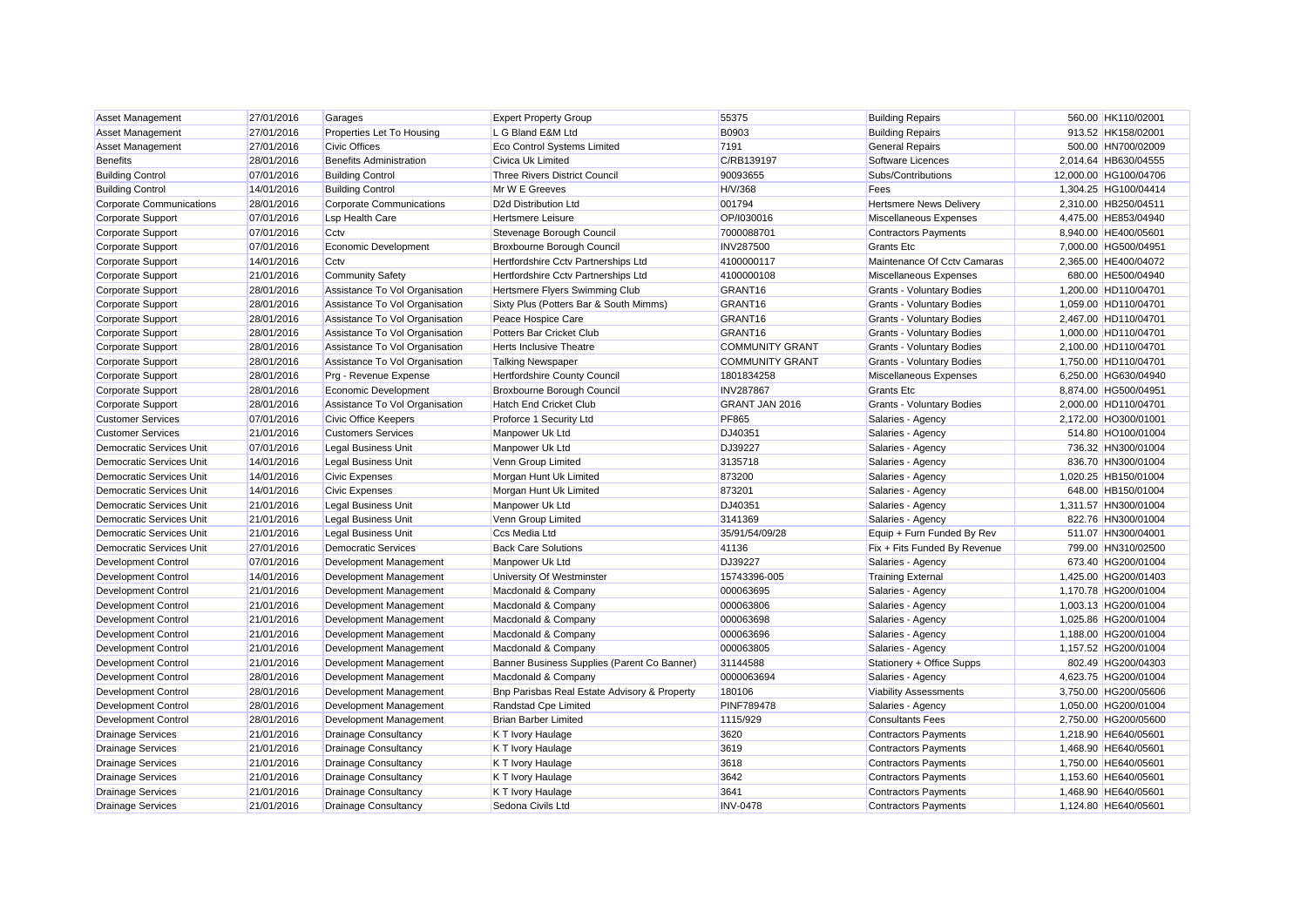| <b>Drainage Services</b>    | 28/01/2016 | <b>Engineering Services Unit</b>    | <b>Go Plant Ltd</b>                         | 0000511584        | Vehicle Maintenance + Repairs | 1,384.00 HE620/03001 |
|-----------------------------|------------|-------------------------------------|---------------------------------------------|-------------------|-------------------------------|----------------------|
| <b>Drainage Services</b>    | 28/01/2016 | <b>Engineering Services Unit</b>    | <b>Go Plant Ltd</b>                         | 0000511546        | Vehicle Maintenance + Repairs | 1,384.00 HE620/03001 |
| Elections                   | 14/01/2016 | <b>Electoral Registration Costs</b> | The Association Of Electoral Administrators | 18320             | <b>Training External</b>      | 715.00 HB810/01403   |
| <b>Environmental Health</b> | 07/01/2016 | <b>Environmental Health</b>         | Manpower Uk Ltd                             | DJ39227           | Salaries - Agency             | 1,010.08 HF700/01004 |
| <b>Environmental Health</b> | 14/01/2016 | <b>Environmental Health</b>         | East Herts District Council                 | <b>DVLI213334</b> | Salaries - Agency             | 3,388.34 HF700/01001 |
| <b>Environmental Health</b> | 14/01/2016 | Vehicle Licencing                   | Disclosure & Barring Services               | A02306            | Fees                          | 948.00 HE800/04414   |
| <b>Environmental Health</b> | 14/01/2016 | <b>Environmental Health</b>         | Mr Charles Streeten                         | 73771             | Miscellaneous Expenses        | 600.00 HF700/04940   |
| <b>Environmental Health</b> | 21/01/2016 | <b>Environmental Health</b>         | Manpower Uk Ltd                             | DJ40351           | Salaries - Agency             | 531.08 HF700/01004   |
| <b>Environmental Health</b> | 21/01/2016 | <b>Environmental Health</b>         | Manpower Uk Ltd                             | DJ39766           | Salaries - Agency             | 1,649.18 HF700/01004 |
| <b>Environmental Health</b> | 28/01/2016 | <b>Environmental Health</b>         | Spring Technology Staffing Services (Stss)  | W75367/00         | Salaries - Agency             | 631.80 HF700/01001   |
| Finance                     | 07/01/2016 | Revenues + Benefits Unit            | Morgan Hunt Uk Limited                      | 869169            | Salaries - Agency             | 1,080.00 HN150/01004 |
| Finance                     | 07/01/2016 | Revenues + Benefits Unit            | Morgan Hunt Uk Limited                      | 870779            | Salaries - Agency             | 1,080.00 HN150/01004 |
| Finance                     | 07/01/2016 | Revenues + Benefits Unit            | Morgan Hunt Uk Limited                      | 872026            | Salaries - Agency             | 1,463.00 HN150/01004 |
| Finance                     | 07/01/2016 | Revenues + Benefits Unit            | Morgan Hunt Uk Limited                      | 872027            | Salaries - Agency             | 891.00 HN150/01004   |
| Finance                     | 07/01/2016 | Revenues + Benefits Unit            | Morgan Hunt Uk Limited                      | 052192-001        | Salaries - Agency             | 1,463.00 HN150/01004 |
| Finance                     | 14/01/2016 | Revenues + Benefits Unit            | Badenoch & Clark                            | 4747914           | Salaries - Agency             | 591.10 HN150/01004   |
| Finance                     | 14/01/2016 | Revenues + Benefits Unit            | Badenoch & Clark                            | 4747913/4745934   | Salaries - Agency             | 5,908.63 HN150/01004 |
| Finance                     | 14/01/2016 | Accountancy + Financial Servs       | <b>Frontier Software Plc</b>                | SIN144297         | Software Licences             | 500.00 HN100/04555   |
| Finance                     | 21/01/2016 | Revenues + Benefits Unit            | Manpower Uk Ltd                             | DJ40351           | Salaries - Agency             | 2,036.18 HN150/01004 |
| Finance                     | 21/01/2016 | Revenues + Benefits Unit            | Manpower Uk Ltd                             | DJ39766           | Salaries - Agency             | 1,297.96 HN150/01004 |
| Finance                     | 28/01/2016 | Revenues + Benefits Unit            | Morgan Hunt Uk Limited                      | 874566            | Salaries - Agency             | 1,080.00 HN150/01004 |
| Finance                     | 21/01/2016 | Accountancy + Financial Servs       | Ccs Media Ltd                               | 2375686           | Equip + Furn Funded By Rev    | 509.07 HN100/04001   |
| Finance                     | 28/01/2016 | Revenues + Benefits Unit            | Badenoch & Clark                            | 4753626           | Salaries - Agency             | 591.10 HN150/01004   |
| Finance                     | 28/01/2016 | Revenues + Benefits Unit            | Morgan Hunt Uk Limited                      | 876120            | Salaries - Agency             | 1,080.00 HN150/01004 |
| Finance                     | 28/01/2016 | Accountancy + Financial Servs       | Frontier Software Plc                       | SIN144709         | Software Licences             | 500.00 HN100/04555   |
| <b>General Expenses</b>     | 07/01/2016 | <b>General Expenses</b>             | Firstcare                                   | 5434              | Medical                       | 833.33 HB100/01414   |
| <b>General Expenses</b>     | 14/01/2016 | <b>General Expenses</b>             | <b>Health In Work</b>                       | HBC 101112/15     | Medical                       | 2,419.30 HB100/01414 |
| <b>General Expenses</b>     | 14/01/2016 | <b>General Expenses</b>             | <b>Zurich Municipal</b>                     | 11084             | <b>Insurance Misc</b>         | 5.000.00 HB100/04910 |
| <b>General Expenses</b>     | 14/01/2016 | <b>General Expenses</b>             | Mr W E Greeves                              | H/V/369           | Fees                          | 1,026.75 HB100/04414 |
| <b>General Expenses</b>     | 14/01/2016 | <b>General Expenses</b>             | <b>Bt Payment Services Ltd</b>              | 0790163478        | <b>Miscellaneous Expenses</b> | 837.36 HB100/04940   |
| <b>General Expenses</b>     | 14/01/2016 | <b>General Expenses</b>             | <b>Bt Payment Services Ltd</b>              | 0790165458        | <b>Miscellaneous Expenses</b> | 837.36 HB100/04940   |
| <b>General Expenses</b>     | 14/01/2016 | <b>General Expenses</b>             | Socitm Limited                              | <b>INV7549</b>    | Subscriptions - Other         | 1,515.00 HB100/04707 |
| <b>General Expenses</b>     | 21/01/2016 | <b>General Expenses</b>             | Hertfordshire County Council                | 1801834077        | Miscellaneous Expenses        | 622.25 HB100/04940   |
| Housing                     | 07/01/2016 | Homelessness                        | <b>Parse Security Systems</b>               | 150               | Bed + Breakfast               | 8,960.00 HJ700/04725 |
| Housing                     | 07/01/2016 | <b>Housing Services</b>             | Hays Specialist Recruitment Limited         | 1006092912        | Salaries - Agency             | 970.37 HJ100/01004   |
| Housing                     | 21/01/2016 | Homelessness                        | Stef And Philips                            | HBC057A           | Bed + Breakfast               | 1,295.00 HJ700/04725 |
| Housing                     | 21/01/2016 | Homelessness                        | <b>Stef And Philips</b>                     | HBCO65A           | Bed + Breakfast               | 1,050.00 HJ700/04725 |
| Housing                     | 28/01/2016 | <b>Housing Services</b>             | Hays Specialist Recruitment Limited         | 1006113444        | Salaries - Agency             | 639.52 HJ100/01004   |
| Housing                     | 21/01/2016 | Homelessness                        | Civic Lodge Hotel                           | 2480              | Bed + Breakfast               | 1,860.00 HJ700/04725 |
| Housing                     | 21/01/2016 | Homelessness                        | Civic Lodge Hotel                           | 2481              | Bed + Breakfast               | 1,860.00 HJ700/04725 |
| Housing                     | 21/01/2016 | Homelessness                        | Civic Lodge Hotel                           | 2482              | Bed + Breakfast               | 1,550.00 HJ700/04725 |
| Housing                     | 21/01/2016 | <b>Homelessness</b>                 | Civic Lodge Hotel                           | 2483              | Bed + Breakfast               | 1,240.00 HJ700/04725 |
| Housing                     | 21/01/2016 | Homelessness                        | Civic Lodge Hotel                           | 2484              | Bed + Breakfast               | 1,705.00 HJ700/04725 |
| Housing                     | 21/01/2016 | Homelessness                        | Civic Lodge Hotel                           | 2485              | Bed + Breakfast               | 1,705.00 HJ700/04725 |
| Housing                     | 21/01/2016 | Homelessness                        | Civic Lodge Hotel                           | 2486              | Bed + Breakfast               | 1,705.00 HJ700/04725 |
| Housing                     | 21/01/2016 | Homelessness                        | Civic Lodge Hotel                           | 2487              | Bed + Breakfast               | 1,375.00 HJ700/04725 |
| Housing                     | 21/01/2016 | Homelessness                        | Civic Lodge Hotel                           | 2477              | Bed + Breakfast               | 1,705.00 HJ700/04725 |
| Housing                     | 21/01/2016 | Homelessness                        | <b>Civic Lodge Hotel</b>                    | 2478              | Bed + Breakfast               | 990.00 HJ700/04725   |
| Housing                     | 21/01/2016 | <b>Homelessness</b>                 | <b>Civic Lodge Hotel</b>                    | 2479              | Bed + Breakfast               | 1.395.00 HJ700/04725 |
|                             |            |                                     |                                             |                   |                               |                      |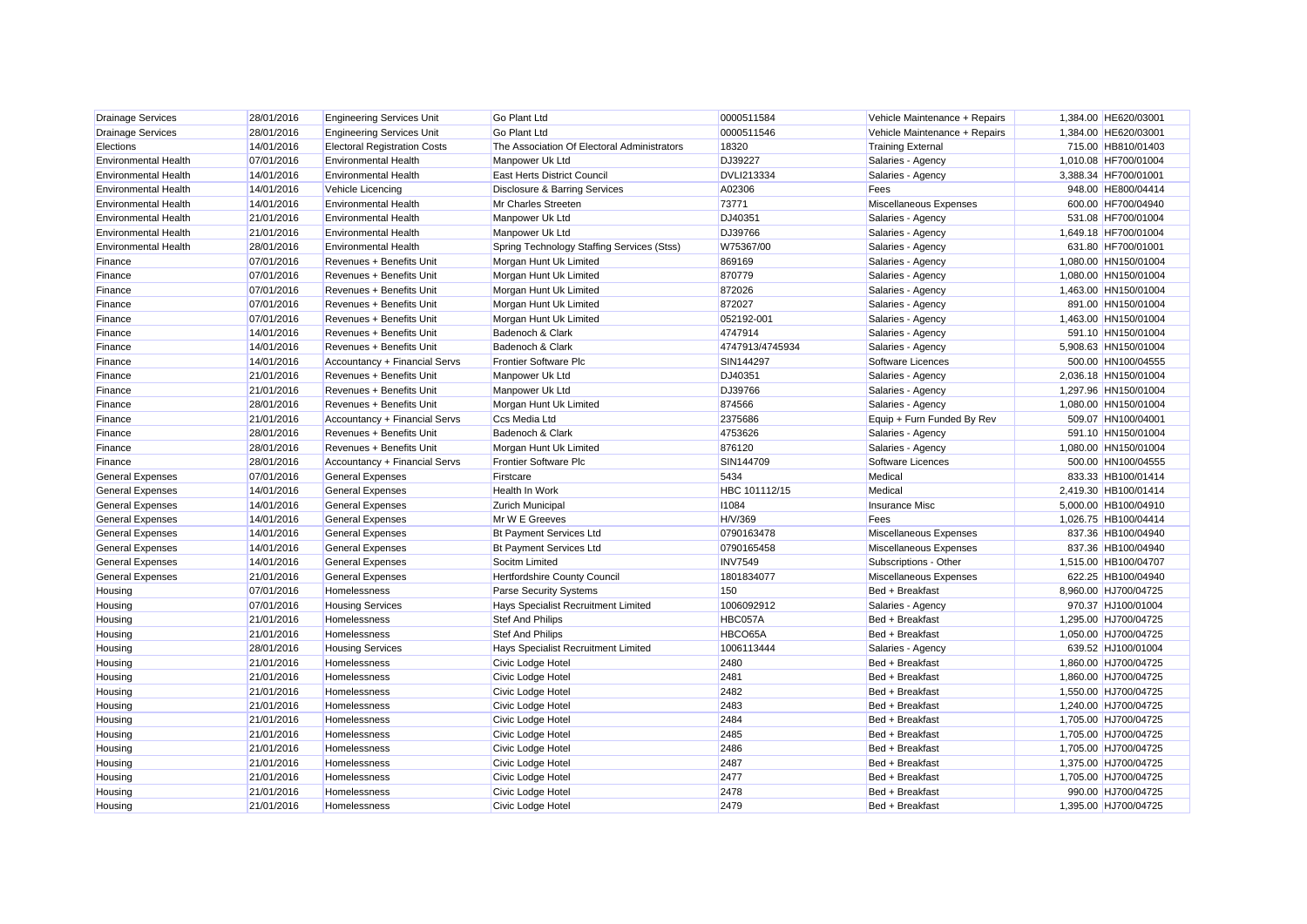| Housing                          | 21/01/2016 | Homelessness                        | <b>Emergency Accommodation Ltd</b>         | 12/4817             | Bed + Breakfast                | 1,178.00 HJ700/04725  |
|----------------------------------|------------|-------------------------------------|--------------------------------------------|---------------------|--------------------------------|-----------------------|
| Housing                          | 21/01/2016 | Homelessness                        | <b>Emergency Accommodation Ltd</b>         | 12/4843             | Bed + Breakfast                | 1,426.00 HJ700/04725  |
| Housing                          | 21/01/2016 | Homelessness                        | <b>Emergency Accommodation Ltd</b>         | 12/4868             | Bed + Breakfast                | 1,023.00 HJ700/04725  |
| Housing                          | 21/01/2016 | Homelessness                        | <b>Emergency Accommodation Ltd</b>         | 12/4878             | Bed + Breakfast                | 1,426.00 HJ700/04725  |
| Housing                          | 21/01/2016 | Homelessness                        | <b>Emergency Accommodation Ltd</b>         | 12/4879             | Bed + Breakfast                | 1,116.00 HJ700/04725  |
| Housing                          | 21/01/2016 | Homelessness                        | <b>Emergency Accommodation Ltd</b>         | 12/4880             | Bed + Breakfast                | 1,426.00 HJ700/04725  |
| Housing                          | 21/01/2016 | <b>Homelessness</b>                 | <b>Emergency Accommodation Ltd</b>         | 12/4881             | Bed + Breakfast                | 1,426.00 HJ700/04725  |
| Housing                          | 21/01/2016 | Homelessness                        | <b>Emergency Accommodation Ltd</b>         | 12/4882             | Bed + Breakfast                | 1,426.00 HJ700/04725  |
| Housing                          | 21/01/2016 | Homelessness                        | <b>Emergency Accommodation Ltd</b>         | 12/4883             | Bed + Breakfast                | 1,426.00 HJ700/04725  |
| Housing                          | 21/01/2016 | Homelessness                        | <b>Emergency Accommodation Ltd</b>         | 12/4896             | Bed + Breakfast                | 825.00 HJ700/04725    |
| Housing                          | 21/01/2016 | Homelessness                        | <b>Emergency Accommodation Ltd</b>         | 12/4916             | Bed + Breakfast                | 1,705.00 HJ700/04725  |
| Housing                          | 21/01/2016 | Homelessness                        | <b>Emergency Accommodation Ltd</b>         | 12/4925             | Bed + Breakfast                | 1,058.00 HJ700/04725  |
| Housing                          | 21/01/2016 | Homelessness                        | <b>Emergency Accommodation Ltd</b>         | 12/4926             | Bed + Breakfast                | 1,426.00 HJ700/04725  |
| Housing                          | 21/01/2016 | Homelessness                        | <b>Emergency Accommodation Ltd</b>         | 12/4930             | Bed + Breakfast                | 1.178.00 HJ700/04725  |
| Housing                          | 21/01/2016 | Homelessness                        | <b>Emergency Accommodation Ltd</b>         | 12/4931             | Bed + Breakfast                | 1,488.00 HJ700/04725  |
| Housing                          | 21/01/2016 | Homelessness                        | <b>Emergency Accommodation Ltd</b>         | 12/4934             | Bed + Breakfast                | 1,426.00 HJ700/04725  |
| Housing                          | 21/01/2016 | Homelessness                        | <b>Emergency Accommodation Ltd</b>         | 12/4935             | Bed + Breakfast                | 1,488.00 HJ700/04725  |
| Housing                          | 21/01/2016 | Homelessness                        | Assetgrove Lettings Ltd                    | 36385               | Bed + Breakfast                | 1,240.00 HJ700/04725  |
| Housing                          | 21/01/2016 | Homelessness                        | Assetgrove Lettings Ltd                    | 36375               | Bed + Breakfast                | 1,015.00 HJ700/04725  |
| Housing                          | 21/01/2016 | Homelessness                        | Assetgrove Lettings Ltd                    | 36444               | Bed + Breakfast                | 1,260.00 HJ700/04725  |
| Housing                          | 21/01/2016 | Homelessness                        | Assetgrove Lettings Ltd                    | 36431               | Bed + Breakfast                | 1,395.00 HJ700/04725  |
| Housing                          | 21/01/2016 | Homelessness                        | Assetgrove Lettings Ltd                    | 36404               | Bed + Breakfast                | 1,113.00 HJ700/04725  |
| Housing                          | 21/01/2016 | Homelessness                        | Assetgrove Lettings Ltd                    | 36324               | Bed + Breakfast                | 868.00 HJ700/04725    |
| Housing                          | 21/01/2016 | Homelessness                        | Assetgrove Lettings Ltd                    | 36266               | Bed + Breakfast                | 1,705.00 HJ700/04725  |
| Housing                          | 21/01/2016 | Homelessness                        | Shiraz Jivraj                              | 1080                | Bed + Breakfast                | 6,975.00 HJ700/04725  |
| Housing                          | 21/01/2016 | Homelessness                        | <b>Stef And Philips</b>                    | <b>HBC070</b>       | Bed + Breakfast                | 6,510.00 HJ700/04725  |
| Housing                          | 21/01/2016 | Homelessness                        | <b>Stef And Philips</b>                    | <b>HBC069</b>       | Bed + Breakfast                | 1,550.00 HJ700/04725  |
| Housing                          | 21/01/2016 | <b>Homelessness</b>                 | <b>Stef And Philips</b>                    | <b>HBC068</b>       | Bed + Breakfast                | 1,085.00 HJ700/04725  |
| Housing                          | 07/01/2016 | Homelessness                        | Parse Security Systems                     | 154                 | Bed + Breakfast                | 9,110.00 HJ700/04725  |
| Housing                          | 07/01/2016 | Homelessness                        | Parse Security Systems                     | 155                 | Bed + Breakfast                | 9,500.00 HJ700/04725  |
| Housing                          | 21/01/2016 | Homelessness                        | <b>Altwood Housing</b>                     | 2254/2              | Bed + Breakfast                | 870.00 HJ700/04725    |
| Housing                          | 21/01/2016 | Homelessness                        | Altwood Housing                            | 2254/3              | Bed + Breakfast                | 715.00 HJ700/04725    |
| Housing                          | 21/01/2016 | Homelessness                        | Altwood Housing                            | 2254/4              | Bed + Breakfast                | 930.00 HJ700/04725    |
| Housing                          | 21/01/2016 | Homelessness                        | Altwood Housing                            | 2254/5              | Bed + Breakfast                | 744.00 HJ700/04725    |
| Housing                          | 21/01/2016 | Homelessness                        | <b>Altwood Housing</b>                     | 2254/6              | Bed + Breakfast                | 930.00 HJ700/04725    |
| Housing                          | 21/01/2016 | Homelessness                        | Altwood Housing                            | 2254/7              | Bed + Breakfast                | 660.00 HJ700/04725    |
| Housing                          | 21/01/2016 | Homelessness                        | <b>Herts Young Homeless</b>                | 580.004-16          | Bed + Breakfast                | 6,900.00 HJ700/04725  |
| Housing                          | 14/01/2016 | Single Homelessness                 | Iveta Gafanaviciene                        | <b>HOMELESS DEP</b> | <b>Rent Schemes</b>            | 650.00 HJ730/04726    |
| Housing                          | 14/01/2016 | Single Homelessness                 | Lightshield Accommodation                  | PROPERTY DEPOSI     | <b>Rent Schemes</b>            | 600.00 HJ730/04726    |
| Housing                          | 28/01/2016 | <b>Housing Services</b>             | Hays Specialist Recruitment Limited        | 1006155425          | Salaries - Agency              | 972.80 HJ100/01004    |
| Housing                          | 28/01/2016 | <b>Empty Homes</b>                  | <b>Bushey Museum Property Trust</b>        | PLACE LOAN74/76     | Electricity                    | 25,000.00 HJ130/02102 |
| Human Resources                  | 21/01/2016 | Health + Safety                     | 1st Aid Fire                               | 10040               | <b>Training External</b>       | 1,150.00 HE820/01403  |
| <b>Human Resources</b>           | 21/01/2016 | Health + Safety                     | 1st Aid Fire                               | 10044               | <b>Training External</b>       | 1,150.00 HE820/01403  |
| <b>Human Resources</b>           | 28/01/2016 | <b>Human Resources</b>              | <b>Covalent Software Limited</b>           | 3431                | Software Licences              | 6,500.00 HN500/04555  |
| <b>Information Services Unit</b> | 07/01/2016 | <b>Information Digital Services</b> | Spring Technology Staffing Services (Stss) | W61802/00           | Salaries - Agency              | 1,000.00 HN200/01004  |
| Information Services Unit        | 07/01/2016 | Information Digital Services        | Internal Systems Limited                   | 39668               | Central Infrastructure Renewal | 3,461.34 HN200/04510  |
| <b>Information Services Unit</b> | 14/01/2016 | <b>Information Digital Services</b> | Eol It Services Ltd                        | 117722              | Fees                           | 1,476.00 HN200/04414  |
| <b>Information Services Unit</b> | 21/01/2016 | <b>Information Digital Services</b> | Spring Technology Staffing Services (Stss) | W75400/00           | Salaries - Agency              | 1.000.00 HN200/01004  |
| <b>Information Services Unit</b> | 21/01/2016 | <b>Information Digital Services</b> | Caretower                                  | 150097              | Internet + It Security         | 1.500.00 HN200/04538  |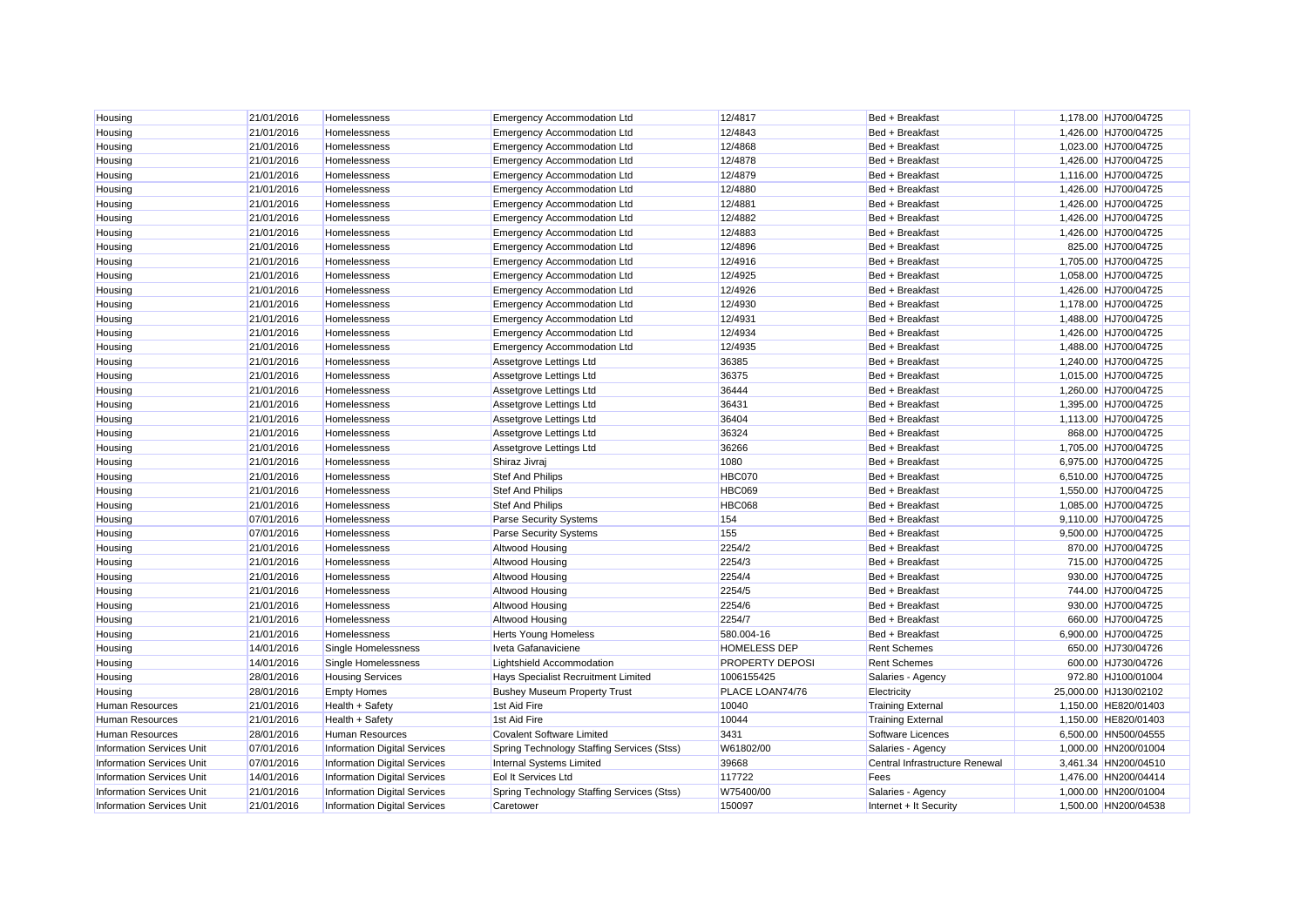| <b>Information Services Unit</b> | 21/01/2016 | <b>Information Digital Services</b> | Caretower                                        | 150298          | Internet + It Security       | 2,530.00 HN200/04538  |
|----------------------------------|------------|-------------------------------------|--------------------------------------------------|-----------------|------------------------------|-----------------------|
| <b>Information Services Unit</b> | 21/01/2016 | <b>Information Digital Services</b> | <b>Computer Power Protection (Sales) Limited</b> | 730175          | It Equipment And Maintenance | 1,315.00 HN200/04565  |
| <b>Information Services Unit</b> | 21/01/2016 | <b>Information Digital Services</b> | Vodafone Ltd                                     | UK10012016/7606 | Internet + It Security       | 2,451.20 HN200/04538  |
| <b>Information Services Unit</b> | 21/01/2016 | Civic Office Telephones             | Daisy Communications Ltd                         | 5442859         | Telephones- Bt Equipment     | 816.26 HN210/04504    |
| <b>Information Services Unit</b> | 28/01/2016 | <b>Information Digital Services</b> | Spring Technology Staffing Services (Stss)       | W83774/00       | Salaries - Agency            | 800.00 HN200/01004    |
| Parking                          | 07/01/2016 | <b>Parking Services</b>             | <b>Tony Simmons Services</b>                     | TS-520-502015   | Repairs + Renewals           | 760.00 HH800/04002    |
| Parking                          | 06/01/2016 | <b>Parking Services</b>             | L G Bland E&M Ltd                                | <b>B0830</b>    | <b>General Repairs</b>       | 657.49 HH800/02009    |
| Parking                          | 21/01/2016 | <b>Parking Services</b>             | Manpower Uk Ltd                                  | DJ40351         | Salaries - Agency            | 531.79 HH800/01004    |
| Parking                          | 21/01/2016 | <b>Parking Services</b>             | <b>Basteels &amp; Sons</b>                       | 4032            | Printing                     | 815.00 HH800/04311    |
| Parking                          | 28/01/2016 | <b>Parking Services</b>             | Civica Uk Limited                                | C/IC140443      | <b>Contractors Payments</b>  | 2,310.00 HH800/05601  |
| Parking                          | 28/01/2016 | <b>Parking Services</b>             | L G Bland E&M Ltd                                | <b>B0882</b>    | <b>General Repairs</b>       | 1,625.30 HH800/02009  |
| Parks And Amenities Manager      | 07/01/2016 | Parks                               | J & S O'Connell                                  | J S 1385        | <b>General Repairs</b>       | 1,680.00 HD300/02009  |
| Parks And Amenities Manager      | 07/01/2016 | Bushey/Radlett Ground Maint.        | John O'Conner Grounds Maintenance                | 50864           | <b>Contractors Payments</b>  | 812.50 HD371/05601    |
| Parks And Amenities Manager      | 07/01/2016 | Arboricultural Work-B/Wood          | <b>Gristwood And Toms Limited</b>                | 31161           | <b>Contractors Payments</b>  | 715.00 HD390/05601    |
| Parks And Amenities Manager      | 07/01/2016 | Arboricultural Work-Bushey          | <b>Gristwood And Toms Limited</b>                | 31258           | <b>Contractors Payments</b>  | 650.00 HD392/05601    |
| Parks And Amenities Manager      | 07/01/2016 | <b>Parks Cleansing</b>              | John O'Conner Grounds Maintenance                | 50868           | <b>Contractors Payments</b>  | 1.400.00 HD302/05601  |
| Parks And Amenities Manager      | 12/01/2016 | Allotments                          | <b>Affinity Water Limited</b>                    | 1016513-4/19.12 | <b>Water Rates</b>           | 692.18 HD350/02104    |
| Parks And Amenities Manager      | 14/01/2016 | Arboricultural Work-B/Wood          | <b>Gristwood And Toms Limited</b>                | 31259           | <b>Contractors Payments</b>  | 715.00 HD390/05601    |
| Parks And Amenities Manager      | 14/01/2016 | Allum Ln Cemetery+Closed Gnd        | John O'Conner Grounds Maintenance                | 50936           | <b>Grave Digging</b>         | 1.879.35 HE101/04441  |
| Parks And Amenities Manager      | 14/01/2016 | Arboricultural Work-B/Wood          | <b>Gristwood And Toms Limited</b>                | 30419           | <b>Contractors Payments</b>  | 760.00 HD390/05601    |
| Parks And Amenities Manager      | 14/01/2016 | Tree Planting-B/Wood                | <b>Gristwood And Toms Limited</b>                | 31182           | <b>Contractors Payments</b>  | 4,665.00 HD393/05601  |
| Parks And Amenities Manager      | 14/01/2016 | Arboricultural Work-B/Wood          | <b>Gristwood And Toms Limited</b>                | 31160           | <b>Contractors Payments</b>  | 530.00 HD390/05601    |
| Parks And Amenities Manager      | 14/01/2016 | Arboricultural Work-B/Wood          | <b>Gristwood And Toms Limited</b>                | 29245           | <b>Contractors Payments</b>  | 630.00 HD390/05601    |
| Parks And Amenities Manager      | 14/01/2016 | Allum Ln Cemetery+Closed Gnd        | John O'Conner Grounds Maintenance                | 50769           | <b>Gm Contract Payments</b>  | 5,259.38 HE101/05605  |
| Parks And Amenities Manager      | 14/01/2016 | Bushey/Radlett Ground Maint.        | John O'Conner Grounds Maintenance                | 50769           | <b>Gm Contract Payments</b>  | 14,178.02 HD371/05605 |
| Parks And Amenities Manager      | 14/01/2016 | Bwood/Elstree/Shenley Gnd Mnt       | John O'Conner Grounds Maintenance                | 50769           | <b>Gm Contract Payments</b>  | 25,031.14 HD372/05605 |
| Parks And Amenities Manager      | 14/01/2016 | <b>Parks Cleansing</b>              | John O'Conner Grounds Maintenance                | 50769           | <b>Gm Contract Payments</b>  | 6,147.57 HD302/05605  |
| Parks And Amenities Manager      | 14/01/2016 | Pbar/Sth Mimms/Ridge Gnd Mnt        | John O'Conner Grounds Maintenance                | 50769           | <b>Gm Contract Payments</b>  | 13.674.74 HD373/05605 |
| Parks And Amenities Manager      | 28/01/2016 | Contract Cleaning                   | Danfo Uk Ltd                                     | 000003190       | <b>Contractors Payments</b>  | 4.423.02 HD380/05601  |
| Parks And Amenities Manager      | 28/01/2016 | <b>Contract Cleaning</b>            | Danfo Uk Ltd                                     | 000003189       | <b>Contractors Payments</b>  | 4,423.02 HD380/05601  |
| Parks And Amenities Manager      | 28/01/2016 | <b>Bushey Rose Garden</b>           | John O'Conner Grounds Maintenance                | 51093           | <b>Contractors Payments</b>  | 1,025.00 HD301/05601  |
| <b>Planning Policy</b>           | 07/01/2016 | <b>Planning Policy</b>              | Manpower Uk Ltd                                  | <b>DJ39227</b>  | Salaries - Agency            | 739.96 HG300/01004    |
| <b>Planning Policy</b>           | 14/01/2016 | <b>Planning Grants</b>              | Adams Integra Ltd                                | 5609            | <b>Viability Assessments</b> | 1,800.00 HG210/05606  |
| <b>Planning Policy</b>           | 21/01/2016 | <b>Planning Policy</b>              | Manpower Uk Ltd                                  | DJ40351         | Salaries - Agency            | 1,382.62 HG300/01004  |
| <b>Planning Policy</b>           | 21/01/2016 | Planning Improvement Project        | Anne Jagger                                      | 16867           | Salaries - Agency            | 666.83 HG300/01004    |
| <b>Planning Policy</b>           | 21/01/2016 | <b>Planning Policy</b>              | <b>Hertfordshire County Council</b>              | 1801771119      | Computer Information Survey  | 4.000.00 HG300/04536  |
| <b>Planning Policy</b>           | 21/01/2016 | <b>Planning Policy</b>              | Hertfordshire County Council                     | 1801788064      | Core Funding                 | 11,000.00 HG300/04709 |
| <b>Planning Policy</b>           | 21/01/2016 | <b>Planning Policy</b>              | Hertfordshire County Council                     | 1801788063      | Core Funding                 | 2,500.00 HG300/04709  |
| <b>Planning Policy</b>           | 21/01/2016 | <b>Local Development Scheme</b>     | Helen Wilson Associates Limited                  | <b>HWA 224</b>  | <b>Consultants Fees</b>      | 2.763.30 HG310/05600  |
| <b>Print Services</b>            | 07/01/2016 | Design + Print Services             | Df One Design                                    | HBC048          | <b>Contractors Payments</b>  | 1,309.00 HN900/05601  |
| <b>Print Services</b>            | 21/01/2016 | Design + Print Services             | <b>Pitney Bowes Ltd</b>                          | 24527629        | Postal Franking              | 1,817.07 HN900/04506  |
| Sports & Cultural Services       | 14/01/2016 | Sports + Youth Development          | Popdance Limited                                 | 1232            | <b>Training External</b>     | 595.00 HD256/01403    |
| Sports & Cultural Services       | 14/01/2016 | <b>Youth Services</b>               | <b>Arc Theatre</b>                               | 00003076        | Miscellaneous Expenses       | 1,200.00 HD250/04940  |
| Sports & Cultural Services       | 21/01/2016 | Sports + Youth Development          | <b>Hertsmere Leisure</b>                         | OP/I03011       | <b>Premises Hire</b>         | 897.00 HD256/02201    |
| <b>Waste Collection</b>          | 07/01/2016 | <b>Household Waste Collection</b>   | Agripa Solutions Limited                         | 4394            | Advertising                  | 2,775.00 HF100/04901  |
| <b>Waste Collection</b>          | 07/01/2016 | <b>Recycling Expansion</b>          | <b>Egbert Taylor</b>                             | IN109880        | Refuse - Euro Bins           | 1,990.80 HF410/04111  |
| <b>Waste Collection</b>          | 07/01/2016 | <b>Cleansing Services</b>           | <b>Smart Solutions</b>                           | 62303           | Salaries - Agency            | 572.16 HE900/01004    |
| <b>Waste Collection</b>          | 07/01/2016 | <b>Street Scene Depot</b>           | <b>Freight Transport Association</b>             | 8258432         | <b>Training External</b>     | 771.95 HF710/01403    |
| <b>Waste Collection</b>          | 07/01/2016 | <b>Clinical Waste</b>               | Daniels Healthcare Ltd                           | SIN235455       | Equip + Furn Funded By Rev   | 748.80 HF110/04001    |
|                                  |            |                                     |                                                  |                 |                              |                       |